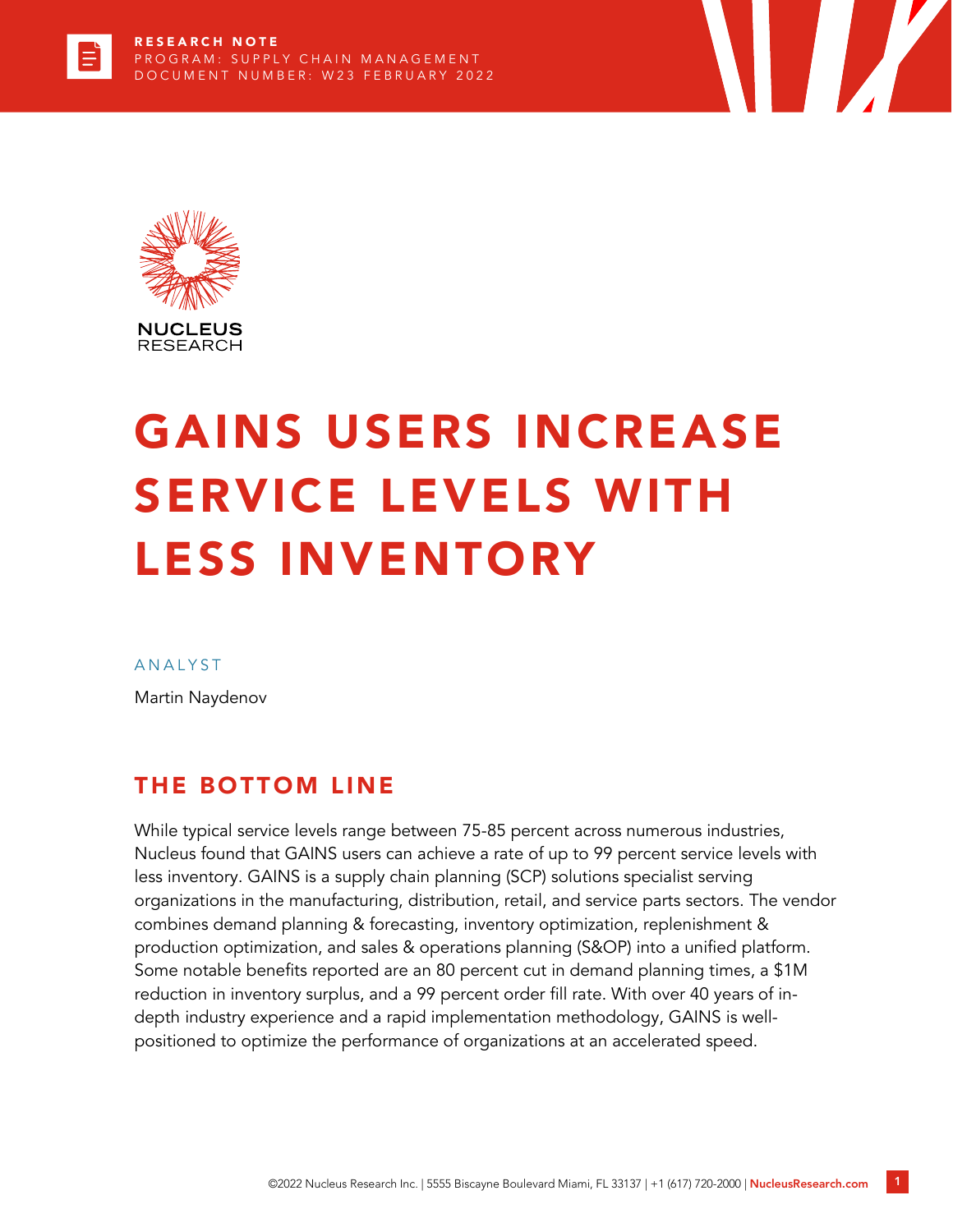# **OVERVIEW**

Global pandemics and supply chain disruptions amplify the operational and financial risks that organizations face. Ongoing raw material and labor shortages leave most supply chains in a vulnerable space, susceptible to disruptions and increased costs. Unfortunately, most

businesses still manage their supply chain with outdated legacy systems that involve redundant manual tasks and inaccurate spreadsheets. Erroneous calculations and long delays make it impossible to adjust operations when necessary. As a result, businesses struggle with demand and supply swings leading to lost revenue opportunities and poor service to ever-important customers. To become truly supply chain resilient, organizations require a comprehensive SCP solution that optimizes performance and breaks down data siloes across trading partners

Customers reported a 80% reduction in demand planning time

and functional departments. GAINS is a SCP provider set to mitigate the risks associated with complex and modern supply chains from a holistic data-driven approach. GAINS enables organizations to improve their forecasting accuracy and make informed decisions with ML/AI-driven models.

## GAINS

Founded in 1971, GAINS is recognized for its breadth of functionality. (Nucleus Research V46 – SCP Technology Value Matrix 2021 – March 2021) With GAINS' proprietary Proven Path-to-Performance  $(P^3)$  implementation methodology, customers can achieve tangible results in as fast as eight weeks without interrupting operations. The SCP solutions provider has extensive experience in manufacturing, retail, distribution, and service parts industries and offers built-in specialized analytics capabilities to understand and model supply chain interdependencies.

GAINS provides comprehensive demand planning & forecasting, inventory optimization, replenishment & procurement automation, supply & production optimization, and sales & operations planning (S&OP) capabilities. The demand planning & forecasting feature includes ML-based demand pattern recognition, which automatically detects and responds to changes to improve service levels and reduce inventory costs. The system alerts users of outliers and provides detailed explanations of the event to gain more insight into the root causes of demand swings. Organizations can optimize their inventories by leveraging a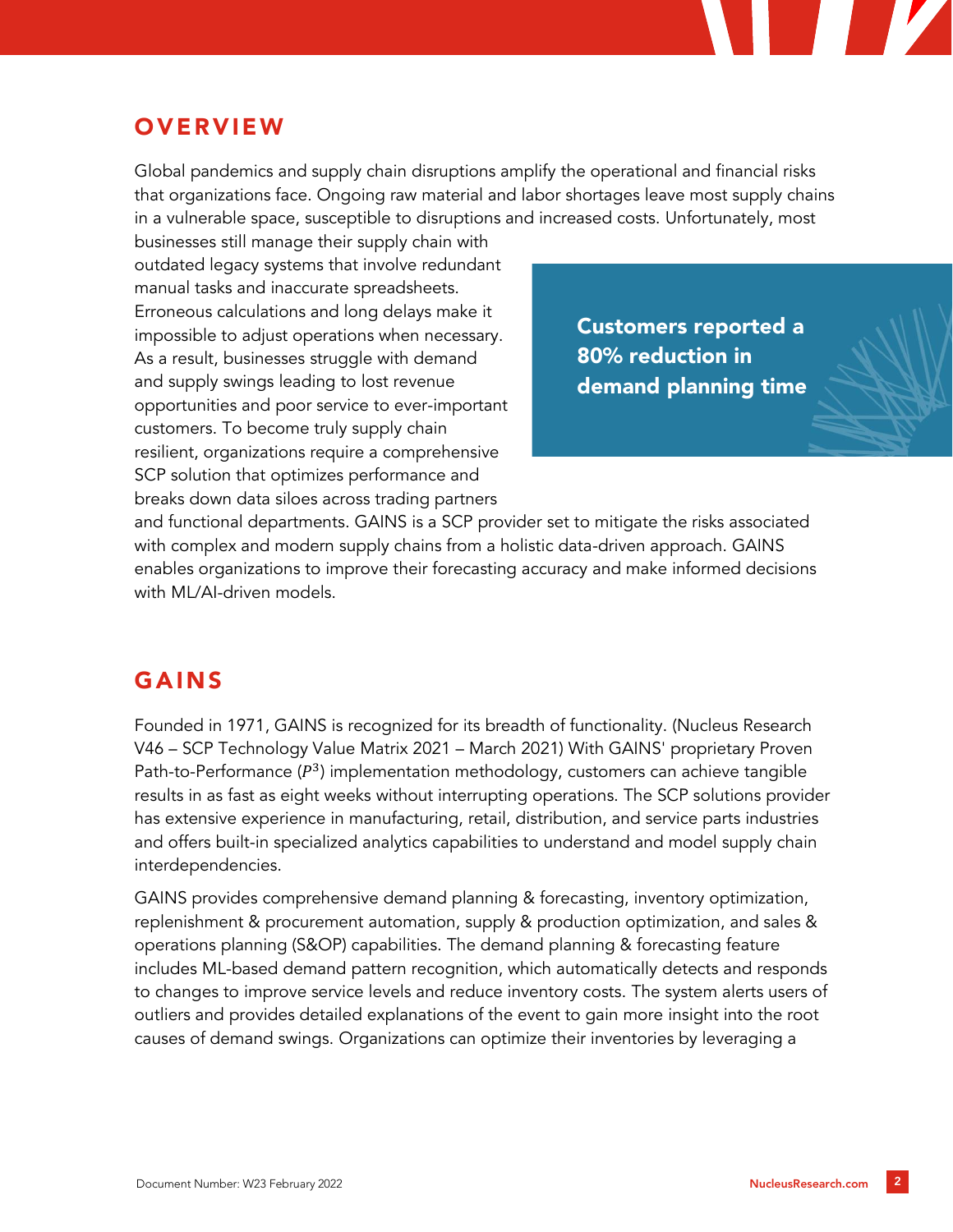

multi-echelon optimization approach that considers bill-of-materials (BOM) and sets service levels for each SKU by location. With ML algorithms, users can accurately predict supply requirements and anticipate shortages or overstock conditions to improve profitability and customer service. By consolidating operational, financial, and sales data into a singleversion-of-the-truth, organizations can accelerate their S&OP processes and increase decision-making confidence across the executive team. Business executives can evaluate business plans based on financial and volumetric measures and track their team's activity on one intuitive dashboard. Pre-built API connectors enable organizations to integrate with a wide range of ERP solutions, including SAP S/4HANA, Oracle Fusion Cloud ERP, Oracle NetSuite, and Microsoft Dynamics 365.

# KEY BENEFITS

Nucleus interviewed several GAINS customers to identify the key benefits realized postdeployment. Users benefitted from increased productivity, reduced operational costs, better service levels, and new business insights.

- Increased productivity. GAINS provides greater organizational visibility by consolidating information from various data sources, such as ERP, BI, and CRM systems. This facilitates collaboration among different functional departments and cuts significant delays in the reporting process. API connectors incorporate operational data in real-time and eliminate the need for tedious manual calculations and conversions on Excel spreadsheets. With integrated exception planning, automated demand sensing, scenario analysis, and multi-echelon modeling capabilities, users can significantly reduce their demand and supply planning efforts. One customer reported an 80 percent decrease in demand planning time due to automated data consolidation and better visualization. Users can now create granular forecasts more frequently and plan across longer time horizons with streamlined procedures.
- **Reduced operational costs.** Greater organizational visibility empowers companies to synchronize the entire supply chain, leading to better fill rates, reduced inventory rates, and fewer stockouts. Sophisticated ML models can increase forecasting accuracy and recommend an optimal course of action to efficiently source and produce items. Interviewed customers could substantially reduce their inventory costs, with one organization reporting a 30 percent drop in inventory levels. As a result, organizations can save extensive overhead expenses, such as excess inventory, carrying, storage, transportation, and obsolescence costs. One organization saved over \$1 million worth of product surplus. In addition to saving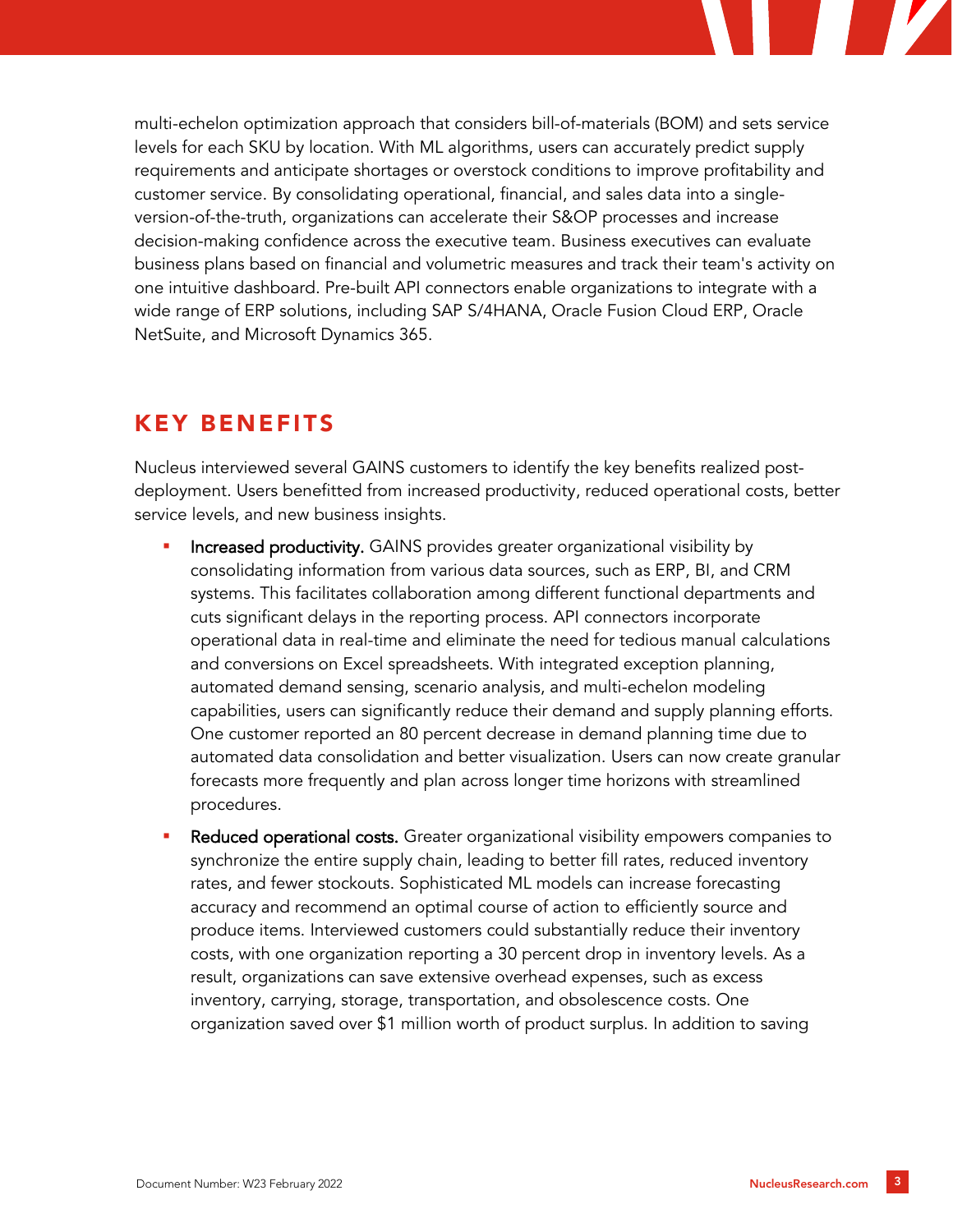operational costs, customers can expect improved service levels, which directly correlate to increased sales revenue. Thanks to GAINS, one organization improved its order fill rate, translating to a more than \$1 million increase in revenue.

## CUSTOMER PROFILES

### JEWELRY MANUFACTURER

This fine jewelry manufacturer serves over 40,000 customers globally. The manufacturer's extensive portfolio offers a wide range of items, which come with their own customization options. With millions of products sourced from over 500 suppliers in more than 50 countries, demand planning and adhering to targeted service levels were overly complex processes. Demand and inventory planning consisted of tedious manual tasks and Excel spreadsheet calculations, which led to inconsistent forecasting and high inventory costs. Consolidating the demand and supply data from various external data sources was cumbersome and took over nine hours. Without a dedicated SCP solution, the jewelry manufacturer could not scale its operations, including manufacturing, to improve its service

levels and grow the business. During the request for proposal process (RFP), the company considered a few alternatives, such as Oracle Demantra, but ultimately chose GAINS for its inventory optimization functionality.

After a rapid eight weeks of implementation, the GAINS platform went live in the middle of the year's busiest season. The organization realized immediate savings by transitioning from onpremise to a cloud infrastructure and retiring associated hardware costs. With GAINS'

One organization achieved a 99 % fill rate with less inventory

automated demand planning process, planners experienced immediate productivity gains. Demand planning times were reduced by about 80 percent, and precision increased to SKU location. The comprehensive forecasting capabilities helped the organization achieve a 99 percent order fill rate and reduce their inventory levels by 30 percent, amounting to roughly \$1 million a year.

#### ELECTRONICS RETAIL CHAIN

This consumer electronics retailer operates over 700 stores across the United States and serves millions of customers daily. To properly oversee all of its operations, the retailer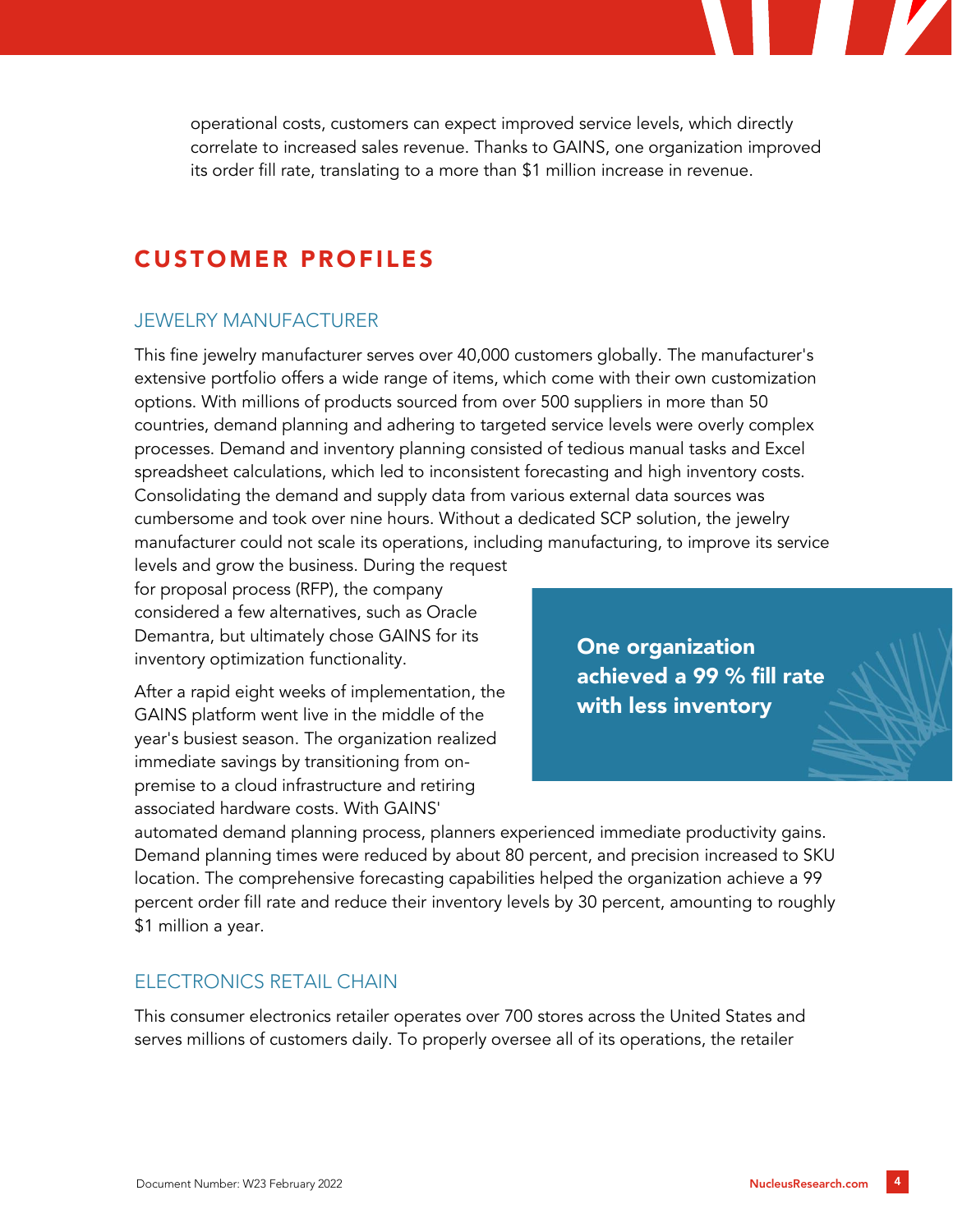

required an integrated system that provides real-time insight into the day-to-day operations to accurately forecast the demand for their products. The organization lacked agility and could not scale its demand planning with the growth of the business. The legacy system, RockySoft, lacked certain functionalities, which prevented the retailer from introducing new items and customizing demand models. The organization decided to ramp up its forecasting frequency and replace the legacy system with a SCP solution. Several alternatives, such as RELEX, ToolsGroup, and Mi9, were considered during the RFP. Ultimately GAINS was chosen due to its demand planning, inventory optimization, automated replenishment, and collaboration capabilities.

After six months, the retailer was live with GAINS supporting 160 stores, of which over 100 are corporately owned, and nearly 50 are franchised. Despite different organizational structures and methodologies, the procurement team was able to orchestrate operations, automate procurement and replenishment, and collaborate effectively across all stores. With improved forecasting and inventory optimization, the retailer can identify trends before they occur and optimize its service levels. GAINS provided users with the flexibility to adjust its inventory levels and increase fill rates, which resulted in a \$1.4 million boost in sales. The retailer is expanding the rollout of its GAINS solution platform to all stores in the coming year and expects further improvements in fill rates and sales revenue.

### WHOLESALE DISTRIBUTOR

Founded in the 20<sup>th</sup> century, this wholesale distributor sources and distributes a broad portfolio of disposable products used in the foodservice, medical, and hospitality industries. The distributor embarked on a supply chain transformation initiative to fuel efficiency, boost service and provide a platform for business growth that includes additional acquisitions. The organization's product offering consists of over 6000 items, ranging from plastic containers to safety apparel. The legacy system did not have sufficient forecasting and scenario analysis capabilities, which resulted in suboptimal inventory and service levels. Management decided to replace its obsolete system with GAINS to leverage its integrated infrastructure.

Once implemented, GAINS allowed the organization to streamline its sales and operations planning (S&OP) process with integrated business planning (IBP) capabilities that provide both volumetric and financial scenario analysis. The GAINS platform empowered the distributor to synchronize its demand, supply, and inventory across all of its 250 production partners globally. Due to better forecasting, integrated planning, and scenario modeling features, the organization reduced the number of annual stockouts by 50 percent in year one. The organization also improved customer fill rates by 10 percent, supporting healthy double-digit business growth and greater confidence in supply chain decision-making.